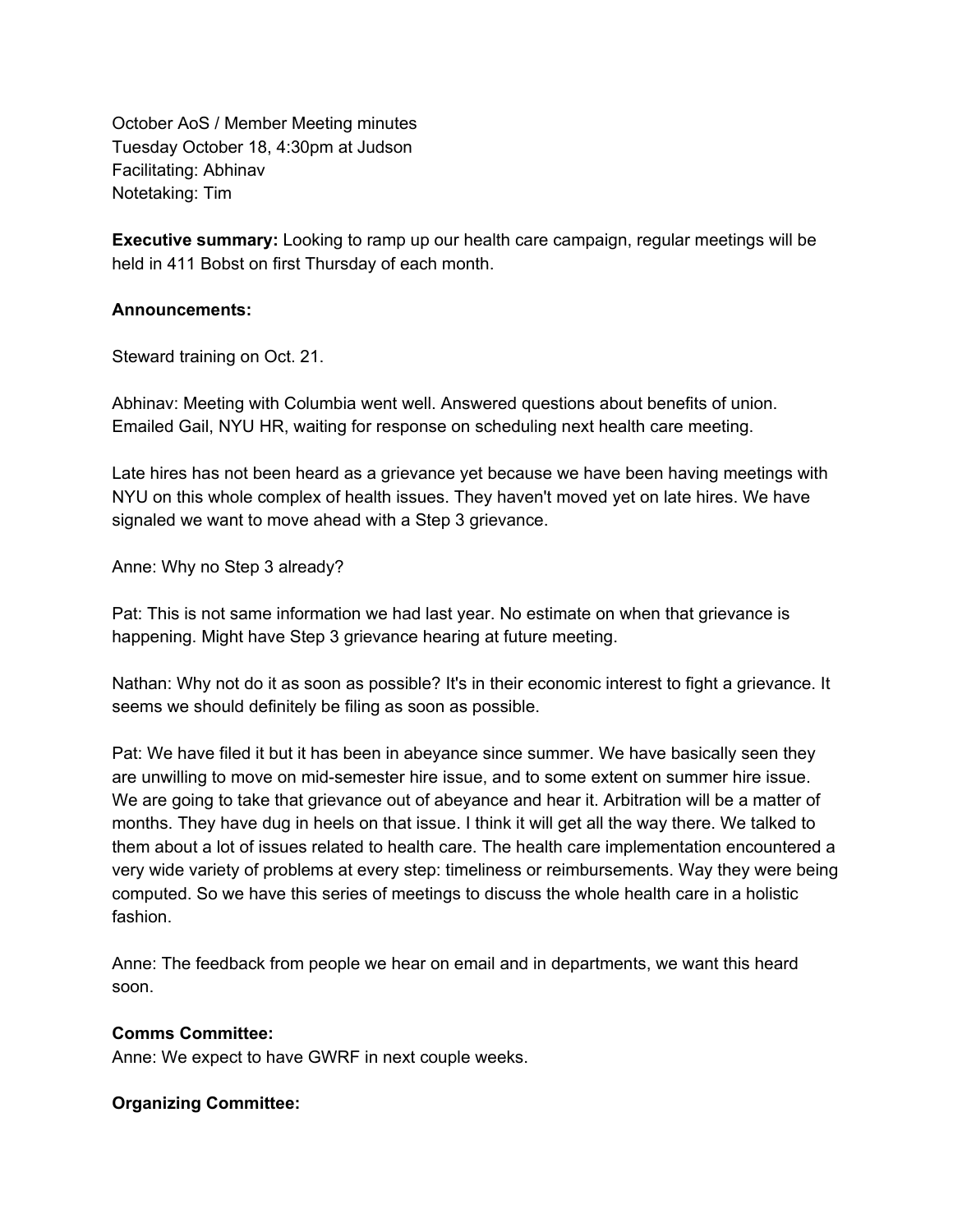Nathan: We still have a lot of departments when we haven't had a meeting. Have had meetings to get health care campaign under way.

Claudia: Question for Comms – has there been any moving on how to reach out to BUE workers after we get list?

Anne: That's for reps.

Abhinav: Seana and I are working on that.

# **Bylaws Committee:**

Chris: At this point we are going to push back bylaw vote until spring. Voter fatigue. Feedback session starting in February and March.

# **PoliSoli:**

Nathan: Nantina has been organizing a group called Labor for Black Lives

# **Working Groups/Health Care**

Abhinav: People are emailing me for working groups.

Anne: Steinhardt group is meeting. Parental leave group is dormant. Health insurance hike group has had nothing to do, because we are waiting for UAW social security analysts to respond to our FOIA documents..

Maida: We asked them for information, and they said they would consider it, but nothing to report. They suggested we ask NYU for specific information, and we did. We have a right to information, but it's not clear that we have a grievance for the hike itself. NYU hasn't gotten back to us.

### **Local 2110 Update**

In terms of card signing, it is looking better. The numbers of dues receipts is higher. Something like 700 out of 2000 for fall. We haven't entered list yet into our database. We have 538 workers, so for people who haven't been entered yet they are automatically deducting dues. We have to keep monitoring, but it is good.

For Presidential election, our region of UAW includes NY to Albany, Conn., New England, Puerto Rico. EAch region focuses on political activities. IN president election we focus on battleground states. In our region it's New Hampshire. We are recruiting people to go to NH for the end point of the election: Nov. 4-9. UAW will pay hotel rooms. The Local will arrange transportation. We are recruiting people to go up at the end. You would be canvassing every day. There is a possibility Democrats could take over Senate, so this is very important. If anybody is interested, let me know. Also will be doing endpoint phone banking in swing states. Iowa, or NC, or Penn. There will be a bus trip to Penn. on Oct 30.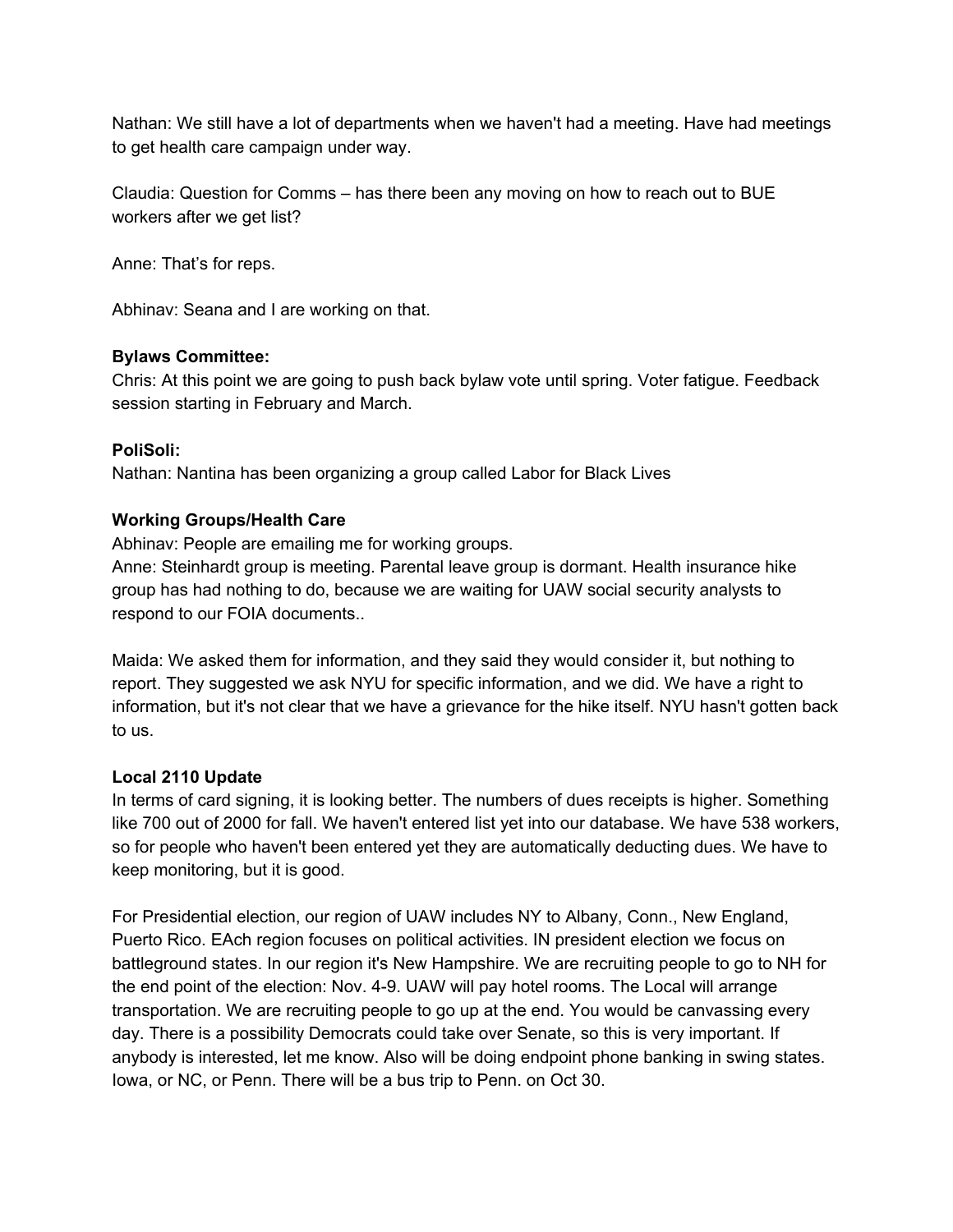### **Resolution**

Anne: We have a resolution on Dakota [Access Pipeline](http://www.makingabetternyu.org/gsocuaw/2016/10/19/resolution-against-the-dakota-access-pipeline-and-in-favor-of-a-just-transition-to-a-clean-energy-future/) in the context of the AFL-CIO's support for this project and lack of concern for climate change and indigenous rights. I propose we take a stand denouncing the Dakota Access Pipeline. (Anne reads it.)

# *Passes: Unanimously*

Maida: Objection re: final words imply that we haven't been active, but we have been active on climate change, and on environmental issues.

Anne: I think scale of climate change is such that we should be more active.

*Anne rereads, emphasizing "just transition" language.*

Colette: It's specific language, and doesn't need to be amended.

# **Cross-campus organizing Update**

Colette: There is a very powerful event happening this 8 p.m. Friday on Jay Street where people from different campuses are getting together to talk about supporting each other.

# **Discussion re: Healthcare Campaign**

Nathan and Colette reported back on the meetings to date re: healthcare and our post-contract campaign. They emphasized that it will require active participation from the whole union, and that our time in member and steward meetings could be spent to this end. We discussed organizing challenges and agreed to meet on the first Thursday of every month at 5 pm (Bobst 411).

### **Presentation by CIW:**

Lupe: Thank you for opening up this space. We've been here in NYC since Friday to spread the word about the national boycott of Wendy's. We are going to have an action tomorrow at 5:30. We want Wendy's to pay a penny more per pound to support workers. The program that encapsulates those demands is the Fair Food Campaign. 14 corporations have committed to human rights for farm workers through this program. What we are doing with this program is making the lives of workers better, and to be able to report abuses that happen in the field without fear: that women can work free of sexual harassment, that there are higher wages, and that there is no modern day slavery. And this Fair Food program started in 2010. We are expanding into other crops: strawberries and bell peppers. And we are expanding into other states. And the reason we organize with consumers too is that corporations keep consumers in the dark. That's why we raise consciousness. One of the things that Wendy's is saying as an excuse is that they are no longer buying from Florida. They have shifted to Mexico where worker's rights are less respected. So they are profiting from that. Something else they've done